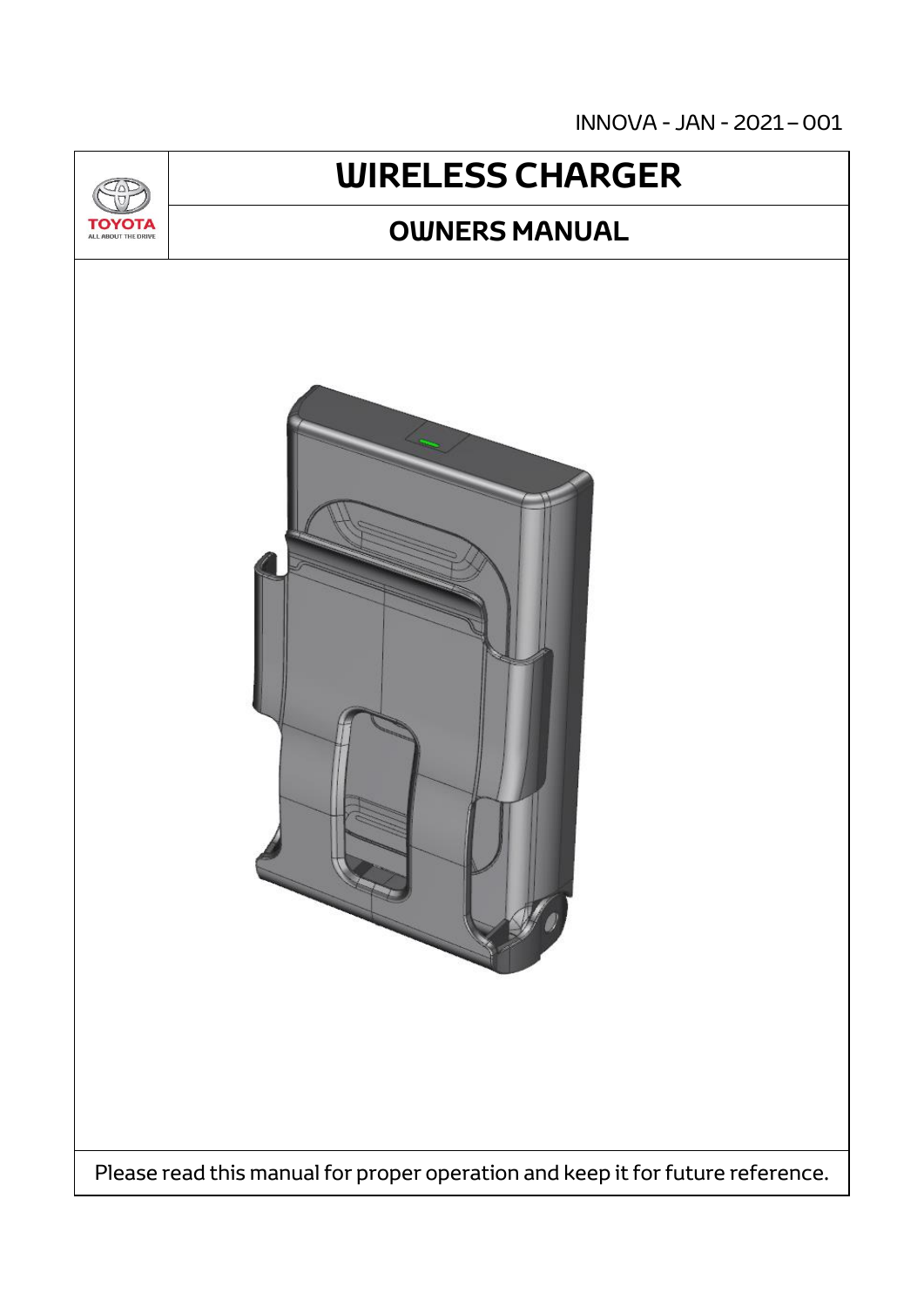INNOVA - JAN - 2021 – 001



# **TABLE OF CONTENTS**

#### **WIRELESS CHARGER**

| <b>Section</b> | <b>Title</b>               | Page           |
|----------------|----------------------------|----------------|
| 1.0            | <b>Warning</b>             | 1              |
| 2.0            | <b>Product Description</b> | $\overline{2}$ |
| 3.0            | <b>User Instruction</b>    | $\mathbf{3}$   |
| 4.0            | <b>Precaution</b>          | 4              |
| 5.0            | <b>Notice</b>              | 5              |

Please read this manual for proper operation and keep it for future reference.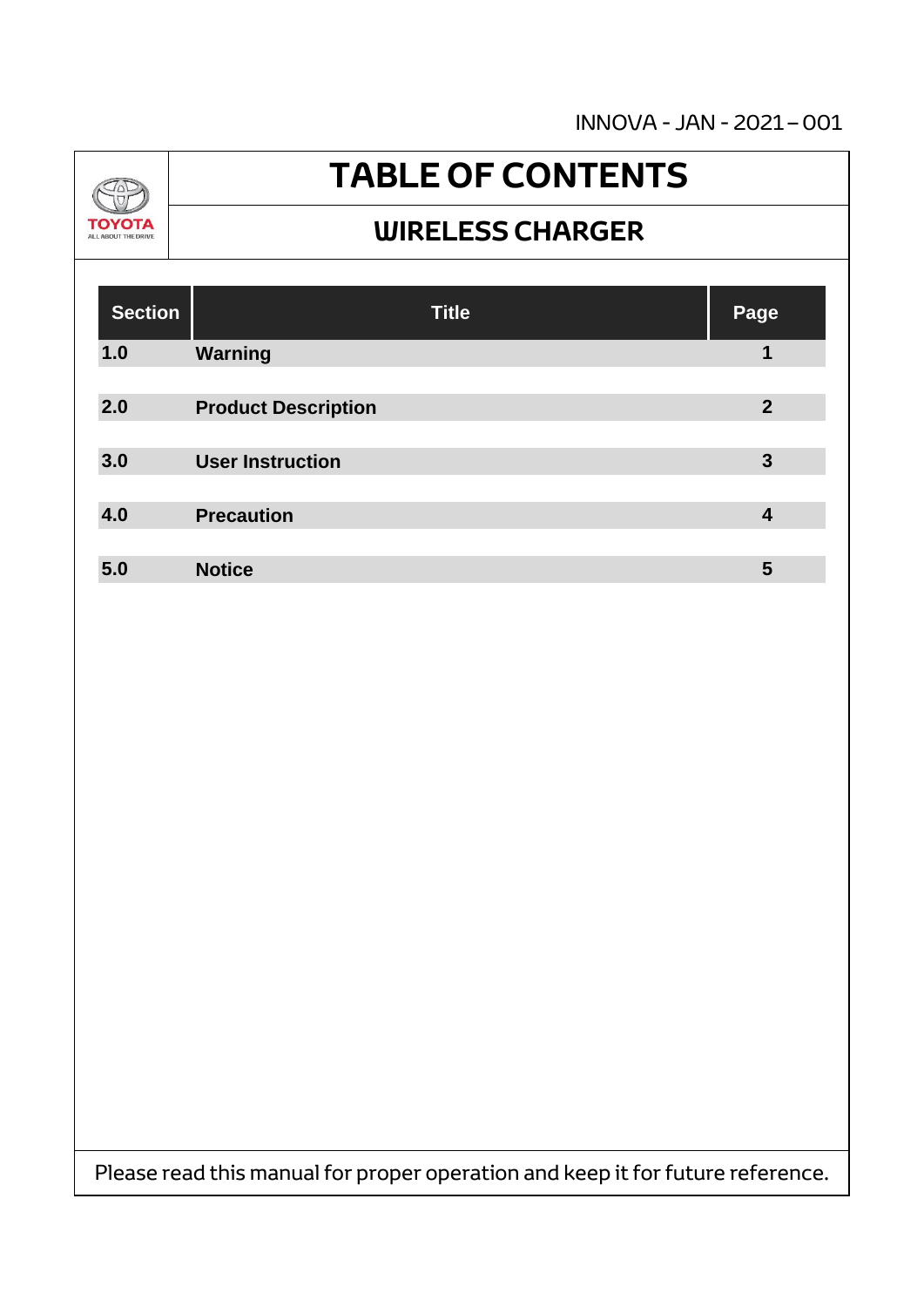## **SECTION 1.0**

#### **Warning**

When charging a portable device while driving, for safety reasons, the driver should not operate the portable device.



**!**

People with implantable cardiac pacemakers, cardiac resynchronization therapy pacemakers or implantable cardioverter defibrillators, as well as any other electrical medical device, should consult their physician about the usage of the wireless charger. Operations of the wireless charger may have an affect on medical devices.



Observe the following precautions. Failure to do so may result in the possibility of fire, equipment failure or damage, or burns due to heat.

•Do not put any metallic object between the charging area and the portable device while charging.

•Do not attach metallic objects, such as aluminium stickers, to the charging area.

•Do not cover the wireless charger with a cloth or other object while charging. •Do not attempt to charge portable devices which are not compatible with the Qi wireless charging standard.

•Do not disassemble, modify or remove the wireless charger.

•Do not apply force or impact to the wireless charger.

Please read this manual for proper operation and keep it for future reference.  $|$   $1/5$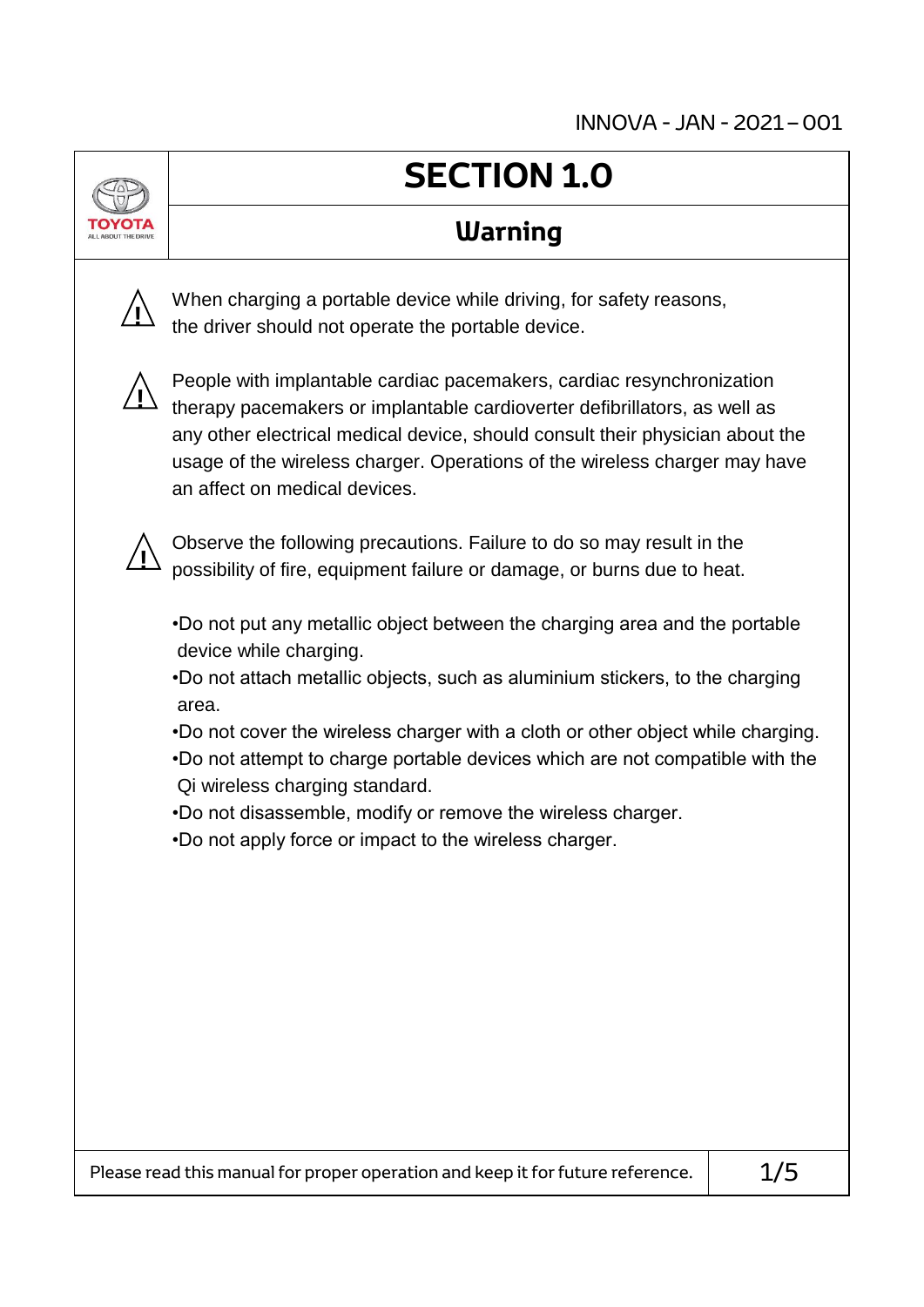

•

# **SECTION 2.0**

### **Product Description**



*Figure 2.0: Wireless Charger*

A portable device, such as a smartphone or mobile battery, can be charged by just placing it on the charging area, provided the device is compatible with the Qi wireless charging standard created by the Wireless Power Consortium.

The Wireless Charger (WLC) cannot be used with a portable device that is larger than the charging area. Additionally, depending on the portable device, the wireless charger may not operate properly.

| Input Voltage                                                                  | <b>DC9V~16V</b>                 |  |  |
|--------------------------------------------------------------------------------|---------------------------------|--|--|
| <b>Maximum Output Current</b>                                                  | Max 2.0A                        |  |  |
| <b>Maximum Output Power</b>                                                    | Max 15W                         |  |  |
| <b>Operating frequency</b>                                                     | 120kHz - 127kHz (With load)     |  |  |
|                                                                                | 80kHz - 150kHz (Without load)   |  |  |
| <b>Support Android Fast Charging</b>                                           | Yes                             |  |  |
| Support iOS Fast Charging                                                      | Yes                             |  |  |
| Protection                                                                     | <b>Short Circuit</b>            |  |  |
|                                                                                | <b>Foreign Object Detection</b> |  |  |
|                                                                                | <b>Over Temperature</b>         |  |  |
|                                                                                | Over Load                       |  |  |
|                                                                                | Table2.0: Specification         |  |  |
|                                                                                |                                 |  |  |
|                                                                                |                                 |  |  |
|                                                                                |                                 |  |  |
| Please read this manual for proper operation and keep it for future reference. | 275                             |  |  |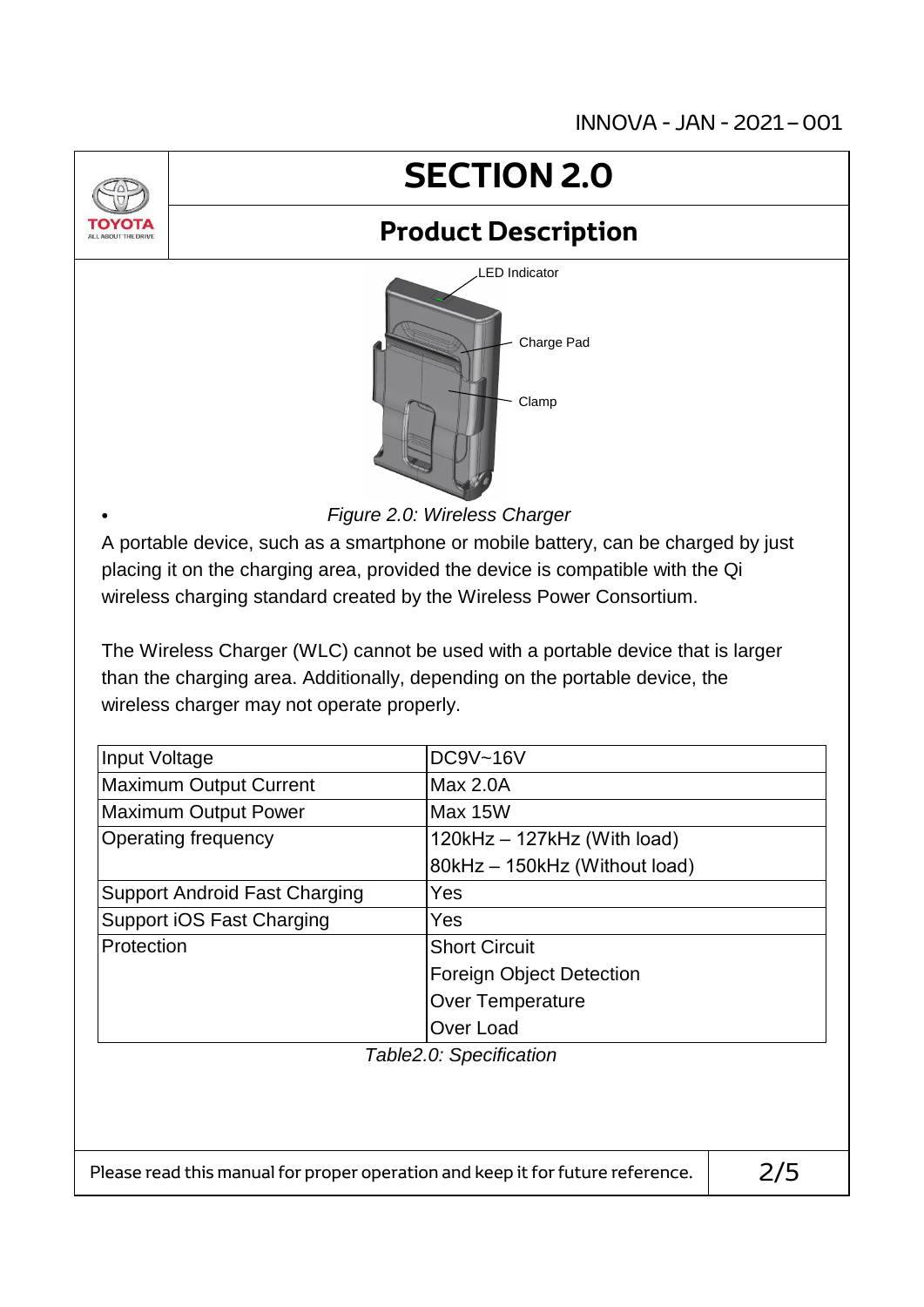INNOVA - JAN - 2021 – 001



#### **User Instruction**

- i- The WLC will automatically turn ON after 4 seconds when the car ignition is on and all the doors are closed. The LED charging indicator will turn *Green* during Standby mode.
- ii- Slip the portable device into the WLC clamp opening and make sure it is aligned properly to the center of the charging pad.
- iii- The LED Charging indicator light will change to *Amber* once the charging begins. After the charging is complete, the *Amber* light will change to *Green.*

#### Recharging function

- If a certain amount of time has elapsed since charging completed and the portable device has not been moved, the wireless charger will restart charging.
- If the portable device is moved within the charging area, charging will stop temporarily then restart

|                                                   | <b>LED Charging</b><br>indicator |              | <b>Status</b>                                                                                                                                                                   |  |  |  |
|---------------------------------------------------|----------------------------------|--------------|---------------------------------------------------------------------------------------------------------------------------------------------------------------------------------|--|--|--|
| Portable<br>device                                | <b>Pattern</b>                   | <b>Color</b> |                                                                                                                                                                                 |  |  |  |
| <b>WLC</b>                                        | No light up                      |              | - WLC system is Off                                                                                                                                                             |  |  |  |
| clamp<br>opening                                  | Light up                         | Green        | - WLC system is On (Standby Mode)<br>- Charging is complete                                                                                                                     |  |  |  |
|                                                   | Light up                         | Amber        | - Portable device is placed on the<br>WLC & charging                                                                                                                            |  |  |  |
| Portable<br>device<br>insert to the<br><b>WLC</b> | <b>Blinks</b>                    | Amber        | - Detect foreign object by the WLC<br>- Portable device has gap with the WLC<br>- Portable device is not placed correctly<br>on the WLC<br>- Temperature of the WLC is too high |  |  |  |
|                                                   | Table 3.0: Operational Indicator |              |                                                                                                                                                                                 |  |  |  |
| Figure 3.0: Console Box area                      |                                  |              |                                                                                                                                                                                 |  |  |  |

Please read this manual for proper operation and keep it for future reference.  $\vert$  3/5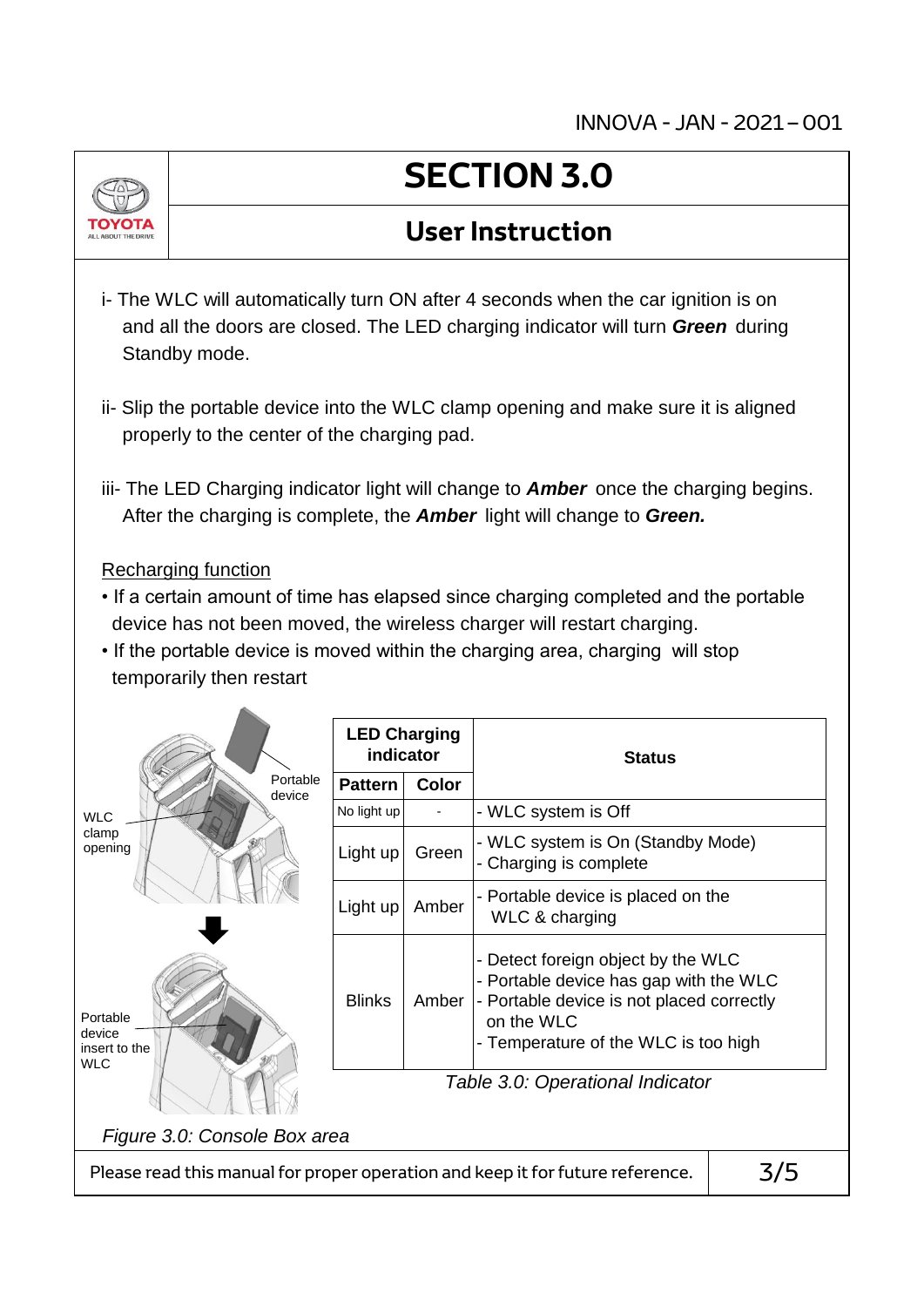

# **SECTION 4.0**

#### **Precaution**

- Always remove foreign objects from the charge pad before charging the portable device.
- Be sure the surface of charge pad is clear of dust and other debris before charging.
- Do not spill liquids (i. e. water, drinks, etc.) on the WLC
- Do not use oil, grease, alcohol, benzine or thinner to clean the charge pad.
- Do not cover the WLC with towel, cloth, or other objects while charging.
- Avoid spraying aerosols which may come in contact with the charge pad surface.
- Do not charge a portable device if a cover or accessory which is not Qi compatible is attached. Depending on the type of cover and/or accessory attached, it may not be possible to charge the portable device. If the portable device is placed on the charging area and does not charge, remove the cover and/or accessories.
- While charging, the wireless charger and the portable device will become warm. This is not a malfunction. If a portable device becomes warm while charging and charging stops due to the protection function of the portable device, wait until the portable device cools down and charge it again.

Please read this manual for proper operation and keep it for future reference.  $\vert$  4/5